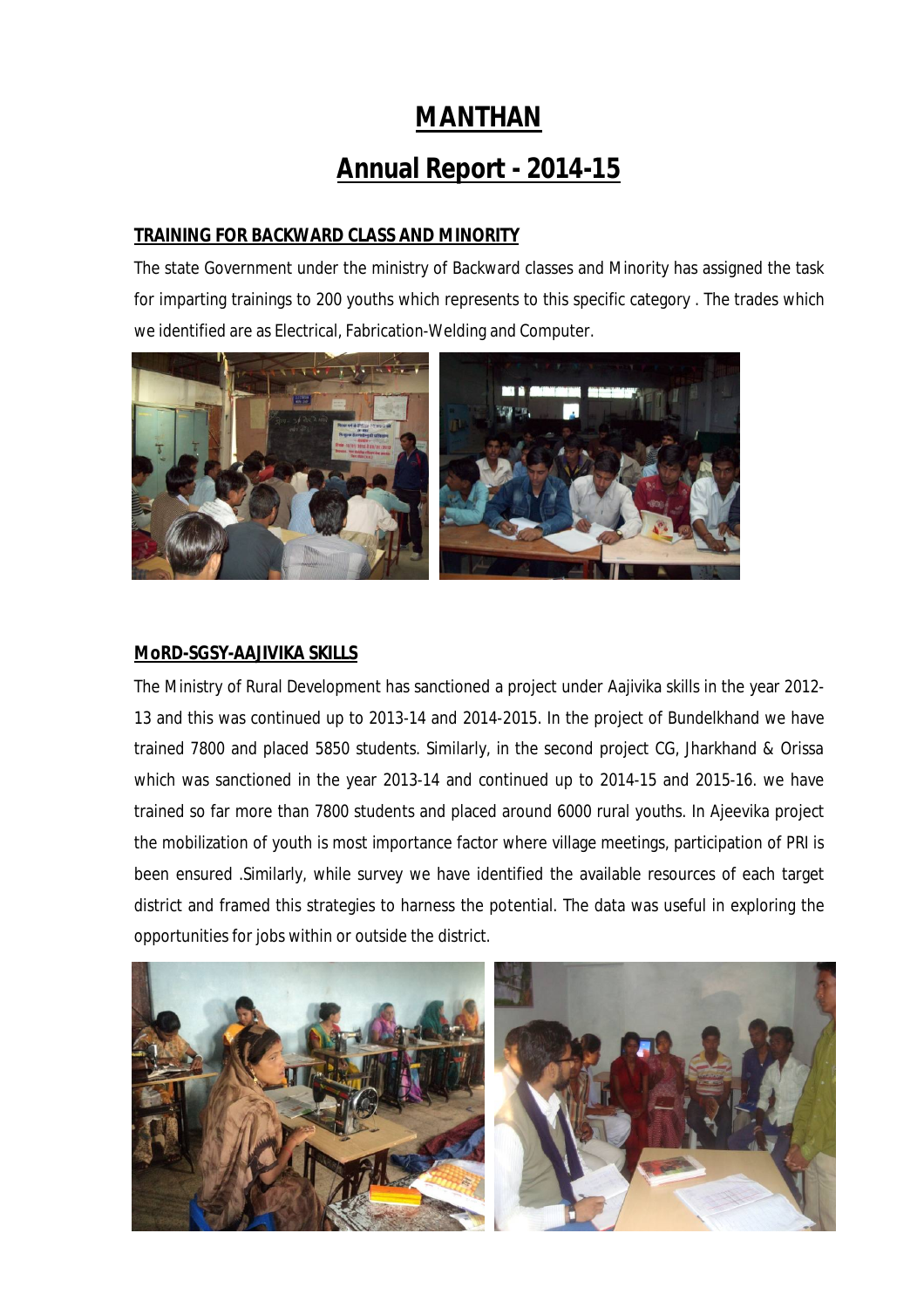#### **WADI - NABARD**

Under this project of NABARD we are continuing with three projects which is mainly in Bhagwanpura block of district Khargone and Alirajpur block of district Alirajpur. In Bhagwanpura we are working with two projects i.e 500 and 1000 wadis. In the first project we have already completed the plantation of 500 wadis and now we are concentrating for growth, promotion techniques and required operations for more livelihood opportunities. Similarly, in the second project we have accom-plished 300 Wadis in the first year and also accomplished other major activities specific to water harvesting, seed production, health techniques and so on . Similarly in Alirajpur we have accomplished the plantation of 500 wadis and now concentrating on the other aspects specially capacity building of community, water harvesting and activities which can support for incremental growth of traditional crops.

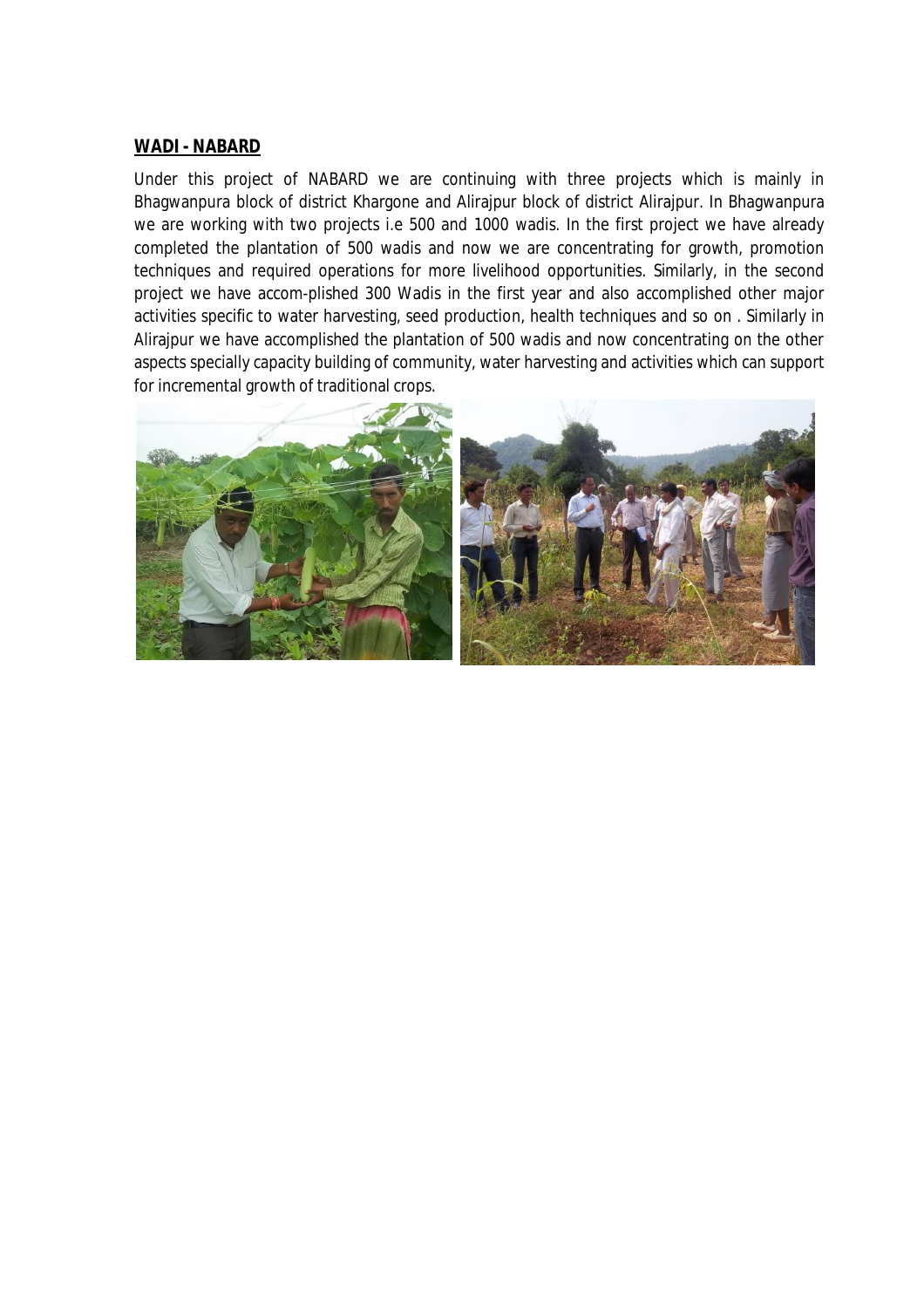# **CSR ACTIVITY — BHEL**

The main objective of this activity is to improve social economic conditions of the tribal farmers of Bhagwanpura block of district Khargone and prevent the migration of farmers. At the present scenario tribals are adopting the traditional crops with no scientific input into the fields, therefore they are deprived of getting their dues and this resulted into migration to meet out their needs.

We have introduced high tech cultivation of vegetables crops which have short handsome money after the interval of 30 days and required farmers engagement throughout the crop period. The experiment with 100 farmers with 100 acres of land changes the scenario of the village economy because of more economic gain and this technology also disseminated very rapidly in the adjacent villages. We have submitted the report of pilot project and it is expected that we will increase the periphery and customer base in the ensuing season. Now we are implementing the project with 500 farmer in the phase manner i.e., 160,170 and 170 farmers



# **CSR ACTIVITY**

- Recently we have joint venture with Schewler Electrical Mumbai for skill development initiative in the state of CG and Jharkhand.
- Similarly, TJSCO in Ranchi is also likely to join hands for training of their SHG market development.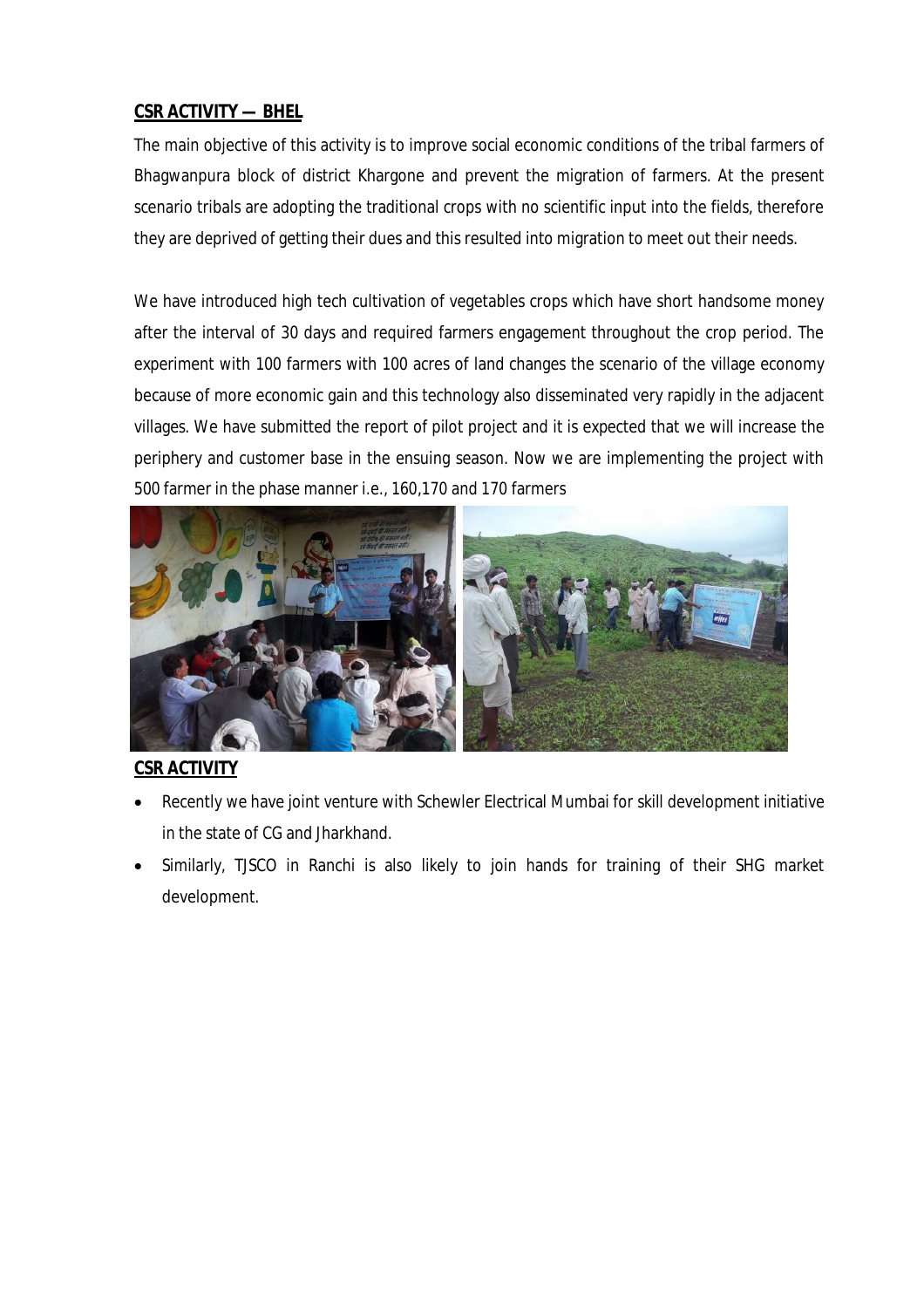## **DDU-GKY (NABCONS)**

MoU has been signed with NABCONS and SRLM for implementation of Aajeevika Project in Madhya Pradesh. in this project we have to trained 4200 rural youth and accordingly we have to placed them in the various companies with the adequate wages.The funds of rupees 3,65,16,300 has been released which was 25% of the total cost of the project. This project was implemented in the various districts viz., Mandla, Dindori, Shadol, Seoni, Anupur, Jabalpur, Singroli and Sidhi. The centers was established as per the SOP guidelines.



### **MANTHAN POLYTECHNIC COLLEGE**



Manthan Polytechnic College is the new initiative of MGSSS. MGSSS has realized that there is need of value addition for ITI beneficiaries and also realized the need of more advanced skill training modules and this can be realized through the higher degree o f skill intervention. MPC has crowned with the affiliation of AICTE (GoI) in the year 2013-14. At present the . sectors which has been identified are Electrical, Mechanical ,Civil, Telecommunicati on, Computer Science and Electronic. It's a matter of pride that

today MPC is not only catering the demand of the adjoining villages but also feeding various districts of M.P.. This trend has changed the conception that rural youth has to migrate in urban towns for better quality education. MPC has changed the concept and for that we feel proud.